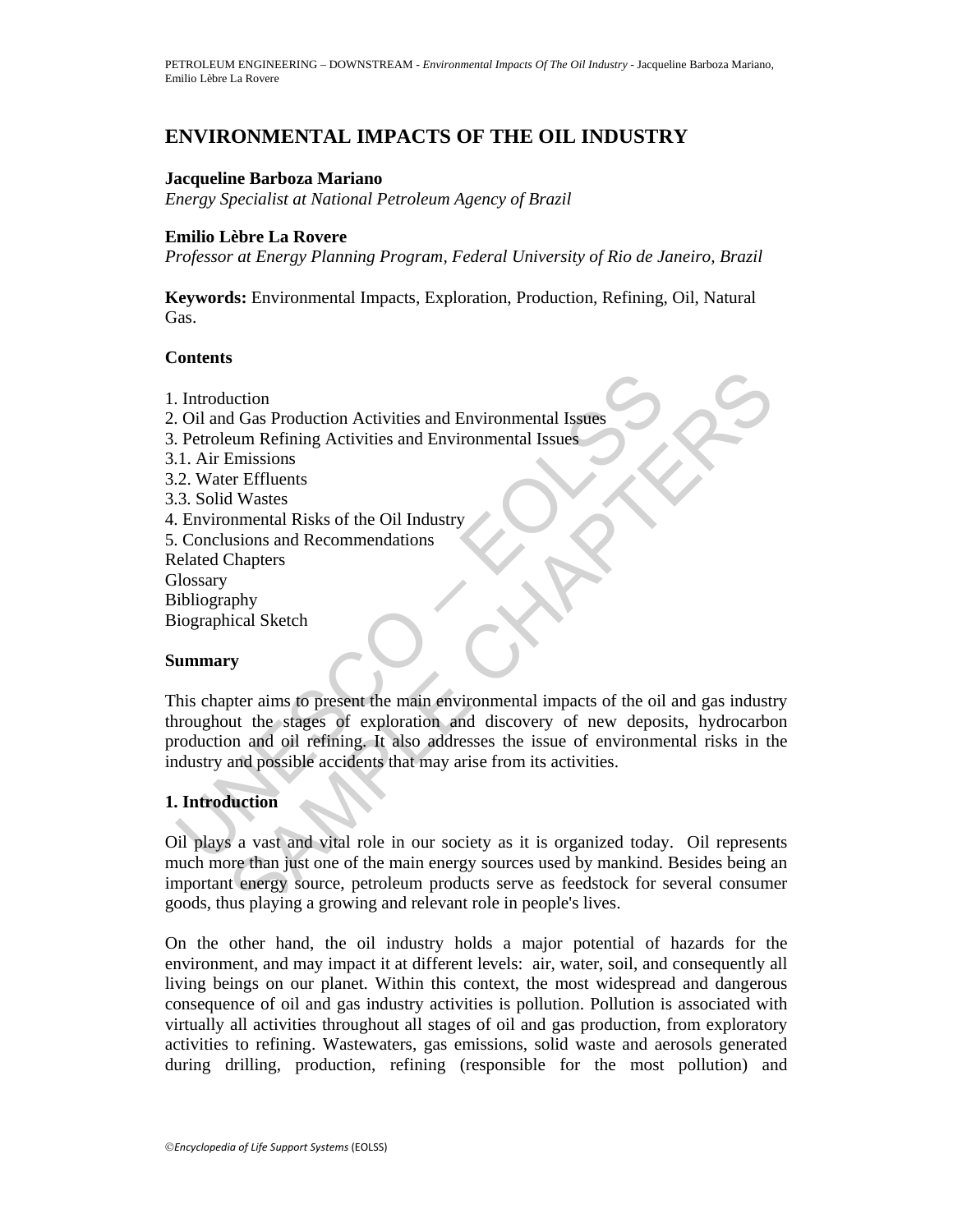transportation amount to over 800 different chemicals, among which, of course, prevail oil and petroleum products.

Other environmental impacts include intensification of the greenhouse effect, acid rain, poorer water quality, groundwater contamination, among others. The oil and gas industry may also contribute to biodiversity loss as well as to the destruction of ecosystems that, in some cases, may be unique.

Most potential environmental impacts related to oil and gas industry activities are already well documented. It is still necessary to find ways to conciliate industry development with environmental protection, that is, with sustainable development.

After recovered and transported, crude oil has to go through refining processes in order to be converted into products that hold commercial value. Oil refineries are major polluters, consuming large amounts of energy and water, producing large quantities of wastewaters, releasing hazardous gases into the atmosphere and generating solid waste that are difficult both to treat and to dispose of.

On the other hand, despite its potential threats to the environment, the oil industry plays a positive role in society as well, creating many jobs and generating a significant volume of tax revenues and royalties to national governments.

be converted into products that hold commercial value. Oil refi<br>olluters, consuming large amounts of energy and water, producing la<br>astexuaters, releasing hazardous gases into the atmosphere and gener<br>at at are difficult moverted into products that hold commercial value. Oil refineries are major consuming large amounts of energy and water, producing large quantities eters, releasing hazardous gases into the atmosphere and generating solid Therefore, oil companies may profit even more and in different ways by adopting proactive environmental strategies. However, many companies in the oil business are still not adopting pollution prevention practices. Their environmental policies are oriented towards the compliance of rules established by environmental authorities, which reflects an *End of Line Control* corporate culture as well as a *reactive* approach to environmental management.

Taking the environmental variable into account in productive processes has been a serious and important challenge for the oil industry. Today, the commitment to promote sustainable development goes beyond ethical and moral obligations, and has become a demand from society. This commitment alone is a limiting factor to the survival of companies, since numerous consumers may be influenced by the negative image associated with companies that harm the environment.

Table 1 presents in a simplified manner the main potential environmental impacts of the oil industry, as well as some feasible alleviating measures.

| <b>Potential Environmental Impacts</b>                                                                                                       | <b>Mitigation Measures</b>                                                                                                                                                       |
|----------------------------------------------------------------------------------------------------------------------------------------------|----------------------------------------------------------------------------------------------------------------------------------------------------------------------------------|
| • Water contamination due to effluent,<br>wash water and cooling water discharges,<br>and seepage from storage and waste<br>tanks;           | No wastewaters shall be discharged<br>$\bullet$<br>without appropriate treatment into rivers<br>or other locations where infiltration may<br>occur.                              |
| • Water contamination due to discharges of<br>water effluents rich in inorganic salts<br>without appropriate treatment (saline<br>pollution) | Water effluents may be treated by:<br>$\bullet$<br>neutralization, evaporation, aeration,<br>flocculation, oil and grease separation,<br>carbon adsorption, reverse osmosis, ion |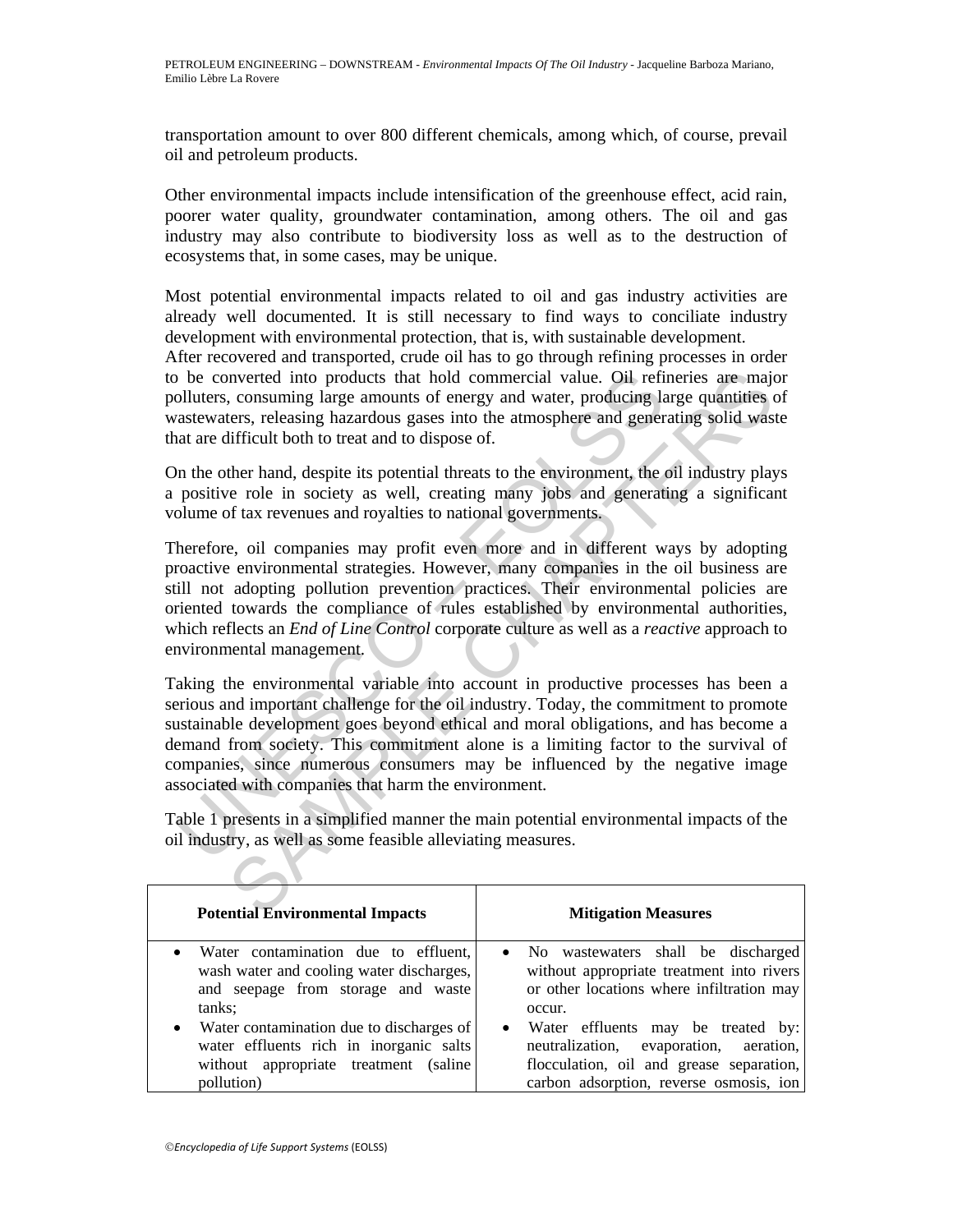| Thermal pollution due to discharge of<br>$\bullet$<br>effluents with temperatures higher than<br>recipient water bodies;<br>Water contamination due to oil spills;                                                                                                                                                                                                                         | exchange, biotreating etc., depending on<br>the contaminant to be removed.<br>Liquid effluent discharges into recipient<br>water bodies must comply with standards<br>governed by laws and regulations adopted<br>in each country.<br>Materials that may seep due to rains must<br>be placed in covered storage areas<br>equipped with drainage systems, in order<br>to avoid contamination of rain waters.<br>Areas for storing and handling of raw<br>and products<br>should<br>materials<br>be<br>waterproofed and have a drainage system,<br>so that any spills and wash waters can be<br>directed to treatments.                                                                                                                                                                                                                                                                                                                                                                            |
|--------------------------------------------------------------------------------------------------------------------------------------------------------------------------------------------------------------------------------------------------------------------------------------------------------------------------------------------------------------------------------------------|--------------------------------------------------------------------------------------------------------------------------------------------------------------------------------------------------------------------------------------------------------------------------------------------------------------------------------------------------------------------------------------------------------------------------------------------------------------------------------------------------------------------------------------------------------------------------------------------------------------------------------------------------------------------------------------------------------------------------------------------------------------------------------------------------------------------------------------------------------------------------------------------------------------------------------------------------------------------------------------------------|
| Particulate emissions into the atmosphere<br>generated during operations at production<br>and refining plants.<br>Sulfur and nitrogen oxides, ammonia,<br>acid mist and fluorine compounds gas<br>emissions from production and refining                                                                                                                                                   | Particulate emissions can be controlled<br>$\bullet$<br>by equipment such as cyclones,<br>bag<br>electrostatic precipitators<br>filters,<br>and<br>scrubbers, among others;<br>Acidic emissions such as sulfur and<br>nitrogen oxides can be controlled with the<br>use of wet scrubbers;<br>Dust emissions from patios and outdoor<br>areas free from chemical contaminants<br>can be controlled with water sprays.<br>Gas emissions can be controlled by wet<br>scrubbers or carbon adsorption, among<br>other techniques.                                                                                                                                                                                                                                                                                                                                                                                                                                                                     |
| plants operations.<br>Occasional<br>of<br>release<br>potentially<br>hazardous materials, such as solvents and<br>acid or alkaline materials.<br>Soil, surface water and/or groundwater<br>contamination by inappropriate disposal<br>of solid wastes resulting from chemical<br>industry processes, including effluent<br>treatment sludge and particulate matter<br>from dust collectors. | Preventive maintenance of equipment and<br>$\bullet$<br>storage areas, to prevent occasional leaks.<br>Dikes and catch basins placed around or<br>$\bullet$<br>downstream<br>from<br>dangerous<br><b>or</b><br>hazardous<br>environmentally<br>materials<br>storage tanks.<br>Solid wastes that cannot be recycled must<br>٠<br>be treated appropriately before final<br>disposal.<br>The choice of appropriate treatment must<br>$\bullet$<br>comply with the waste classification<br>according to the pertinent regulation(s).<br>Depending on the nature of the waste,<br>$\bullet$<br>possible treatment methods include:<br>incineration, controlled landfill disposal,<br>chemical<br>immobilization<br>and<br>solidification, encapsulation, burning in<br>cement kilns, etc.<br>Should these treatments be unavailable at<br>the site, the waste may be treated in other<br>plants with suitable facilities, in which<br>case special care must be taken during<br>waste transportation. |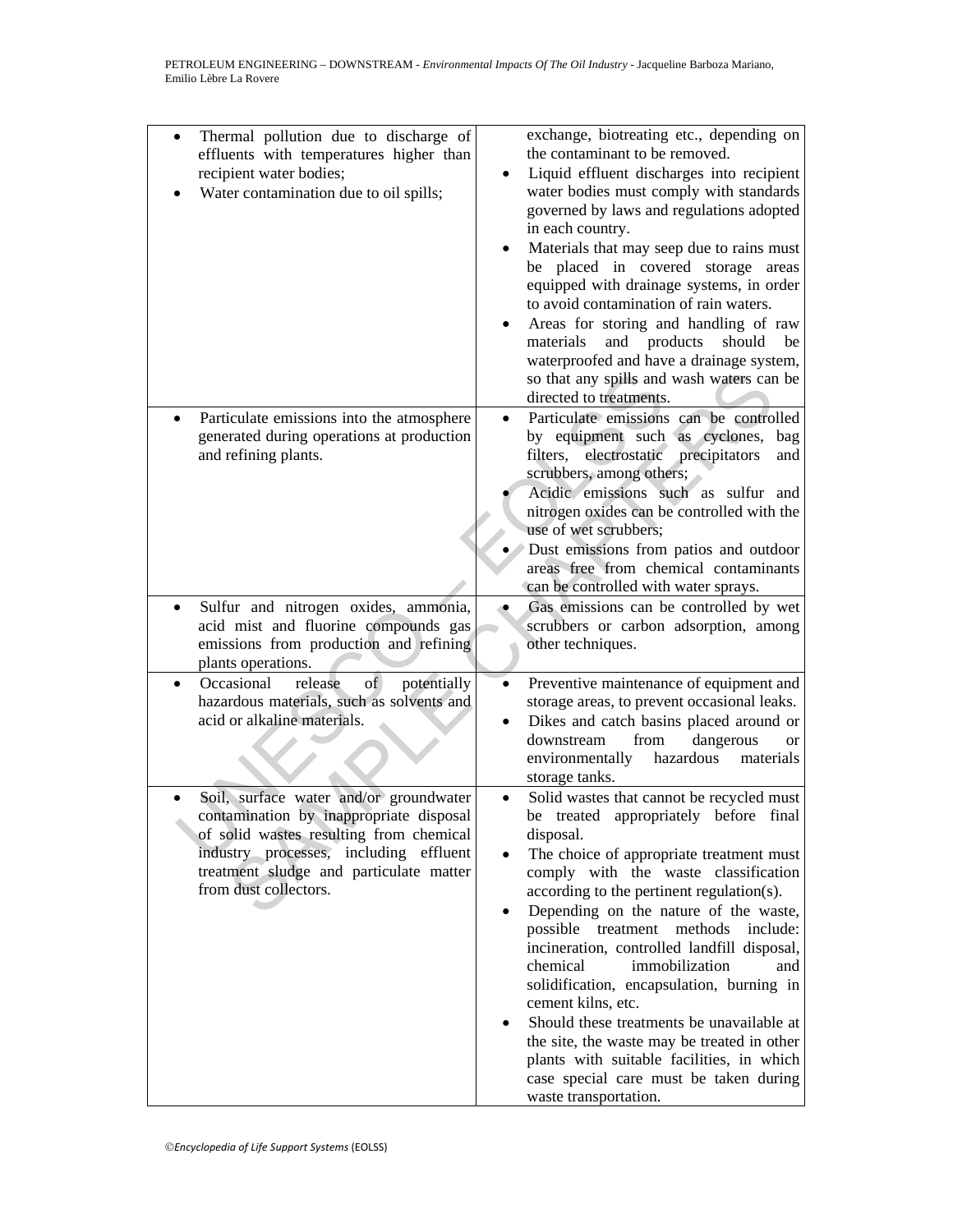|                                                                                                                                  | • If the waste is not treated immediately<br>after being generated, there must be<br>suitable areas for storage at the plant site.                                            |
|----------------------------------------------------------------------------------------------------------------------------------|-------------------------------------------------------------------------------------------------------------------------------------------------------------------------------|
| Changes in local traffic due to truck<br>$\bullet$<br>circulation (including dangerous cargos)                                   | Accessibility and road system conditions<br>$\bullet$<br>must be assessed during feasibility<br>studies, selecting the best routes to reduce<br>impact and risk of accidents. |
| Noise pollution caused by equipment and<br>$\bullet$<br>operations that generate loud noise.                                     | Acoustic treatments by enclosure of<br>equipment or soundproofing buildings<br>that hold loud equipment and/or units that<br>operate at significant noise levels.             |
| • Accidents that impact the environment,<br>such as large oil spills, leaks, fires and<br>explosions on plants. Eventual deaths. | Emergency Response Plan.                                                                                                                                                      |

Table 1. Potential Environmental Impacts of the Oil and Gas Industry *Source:* based on Banco do Nordeste, 1999.

# TO ACCESS ALL THE **36 PAGES** OF THIS CHAPTER,

Visit: http://www.eolss.net/Eolss-sampleAllChapter.aspx

#### **Bibliography**

- - -

ABADIE, E., 1999. *Processos de Refinação* (Refining Processes), Petrobras, Rio de Janeiro [A comprehensive and detailed text about oil refining processes].

AGÊNCIA NACIONAL DE PETRÓLEO, 2002. *Anuário Estatístico da Indústria Brasileira do Petróleo*  (Statistical Yearbook of the Brazilian Oil Industry), ANP, Rio de Janeiro [Statistical data from the Brazilian oil and natural gas industry].

explosions on plants. Eventual deaths.<br>
Table 1. Potential Environmental Impacts of the Oil and Gas I<br>
Source: based on Banco do Nordeste, 1999.<br>
TO ACCESS ALL THE 36 PAGES OF THIS CHAI<br>
Visit: http://www.eolss.net/Eolss-s Table 1. Potential deaths.<br>
Table 1. Potential Environmental Impacts of the Oil and Gas Industry<br>
Source: based on Banco do Nordeste, 1999.<br>
TO ACCESS ALL THE 36 PAGES OF THIS [CHA](https://www.eolss.net/ebooklib/sc_cart.aspx?File=E6-185-18)PTER,<br>
Visit: http://www.eolss.net/Eolss-sa BRAILE, P. M., 1993. *Manual de Tratamento de Águas Residuárias Industriais* (Handbook of Industrial Wastewater Treatment), 1 ed. São Paulo, CETESB [A comprehensive text about treatment methods of industrial and other wastewaters].

BRIDGENS, W.A.G, 1988. *Refinery Emergency Planning*, CONCAWE [Some useful information about the risks of oil refining industry].

BURTON, D. J. and RAVISHANKAR, K., 1989. *Treatment of Hazardous Petrochemical and Petroleum Wastes: Current, New and Emerging Technologies*, 1 ed. New Jersey, Noyes Publications A comprehensive text about treatment methods of industrial and other solid wastes]..

CONNELL, D. W., MILLER, G. J., 1984. *Chemistry and Ecotoxicology of Pollution*, New York, John Wiley & Sons [A comprehensive text about ecotoxilogy of many substances released by the oil and natural gas industry activities].

DAVIS, M. L. e CORNWELL, D. A., 1991. *Introduction to Environmental Engineering*, 2 Ed. New York, McGrawHill Co. [Important concepts about the environment and about the environmental aspects of many human activities].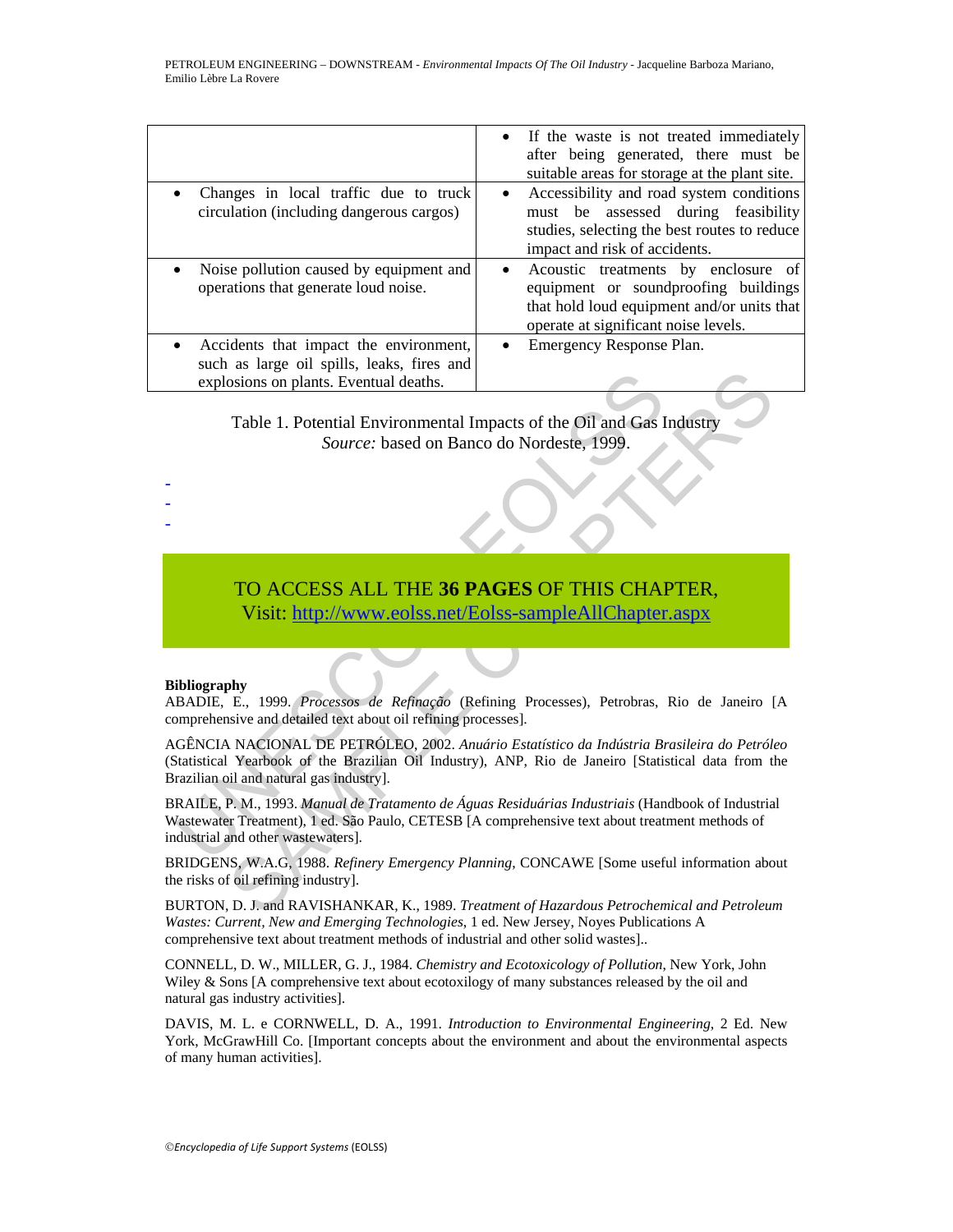DREW, D., 1983. *Processos Interativos Homem-Meio Ambiente* (Interactive Man-Environment Processes), 1 ed. São Paulo, Difusão Editorial S.A. [A discussion about human activities and their effects on the environment].

EPA – OFFICE OF AIR QUALITY, PLANNING AND STANDARDS, 1995. *Compilation of Air Pollutant Emission Factors AP-42, Volume I: Stationary Point and Area Sources*, Washington, D.C., 5 Ed., EPA [This document presents many information about the atmospherical pollution caused by the oil industry].

EPA – OFFICE OF COMPLIANCE, 1995. *Profile of the Petroleum Refining Industry*, Washington, D.C., EPA [A comprehensive text about the environmental aspects related to the oil refining industry].

EPA – OFFICE OF SOLID WASTE, 1995. *Waste Minimization for the Petroleum Refining Industry,*  Washington D.C., EPA [This document presents many information about the soil pollution caused by the oil industry].

EPA – OFFICE OF WATER REGULATIONS AND STANDARDS, 1982. *Development Document for Effluent Limitations Guidelines, New Source Performance Standards and Pretreatment Standards for the Petroleum Refining Point Source Category,* Washington D.C., EPA [This document presents many information about the water pollution caused by the oil industry].

GODISH, T., 1991. *Air Quality*, 1 Ed. Michigan, Lewis Publishers [Many important information about air quality management, standards and about air pollution].

HYNES, H. B. N., 1970. *Ecology and The Industrial Society*, New York , John Wiley & Sons [Many concepts relative to the interaction between human activities and environment].

MARIANO, J. B., 2001. *Impactos Ambientais do Refino de Petróleo* (Environmental Impacts of Oil Refining), M.Sc. Thesis, PPE/COPPE/UFRJ, Rio de Janeiro [An extended and comprehensive vision about all the issues considered in this chapter].

PA — OPFILE OF WATER REGULATIONS AND STANDADS. AND STANDARDS, 1982. Developed<br> *Effluent Limitations Guidelines, New Source Performance Standards and Preireatmentoleum Refining Point Source Category, Washington D.C., EPA [* FICE OF WAIER REGULLATIONS AND STANDAROS, 1982. Development Document J<br>minitarions Guidelines, New Source Performance Standards and Perferament Standards for the<br>diministions Guidelines, New Source Performance Standards a MARIANO, J.B., 2007. *Proposta de Metodologia de Avaliação de Impactos Ambientais para Estudos de Avaliação Ambiental Estratégica da Indústria de Petróleo e Gás Natural em Áreas Offshore* (Proposal for a Methodology for Environmental Impact Assessment for Studies of Strategic Environmental Assessment for the Oil and Natural Gas Industry in Offshore Areas), D.Sc. Thesis, PPE/COPPE/UFRJ, Rio de Janeiro [An extended and comprehensive vision about all the issues considered in this chapter].

MOTA, S., 1997. *Introdução à Engenharia Ambiental* (Introduction to Environmental Engineering), 1 Ed. Rio de Janeiro, ABES [An introduction about the environmental engineering science and environmental systems].

NEMEROW, N. L., 1971. *Liquid Waste of Industry: Theories, Practices and Treatment*, Addison Wesley Publishing Company, Takama, USA [This document presents many information about the water pollution caused by the oil industry and other industries].

NEMEROW, N. L., 1995. *Zero Pollution for Industry*, New York, 1 Ed. John Wiley & Sons [Many information abot pollution reducing in the industry].

SA, J. M. S., 1985. *La Contaminación Atmosférica* (Air Pollution), MOPU, Madrid [This book presents an introduction about atmospherical pollution and its effects on the environment].

SOUZA JÚNIOR, M. D., 1996. *Auditoria e Treinamento para Planejamento de Emergência em Refinarias de Petróleo* (Auditing and Training for Emergency Planning in Oil Refineries), D.Sc. Thesis, COPPE/UFRJ, Rio de Janeiro, RJ, Brasil [Some useful information about the risks of oil refining industry].

#### **Biographical Sketch**

Jacqueline Mariano, Chemical Engineer, M.Sc. and D.Sc. in Energy and Environmental Planning (COPPE – Federal University of Rio de Janeiro, Brazil). She has 11 years experience in the field of Energy and Environmental Planning as a researcher and as a consultant. Since 1999, she has been being heavily involved in environmental activities, pertaining especially to oil and natural gas industry related matters, including their Climate Change issues. Currently she works at the National Petroleum Agency, the Brazilian regulator authority of the sector.